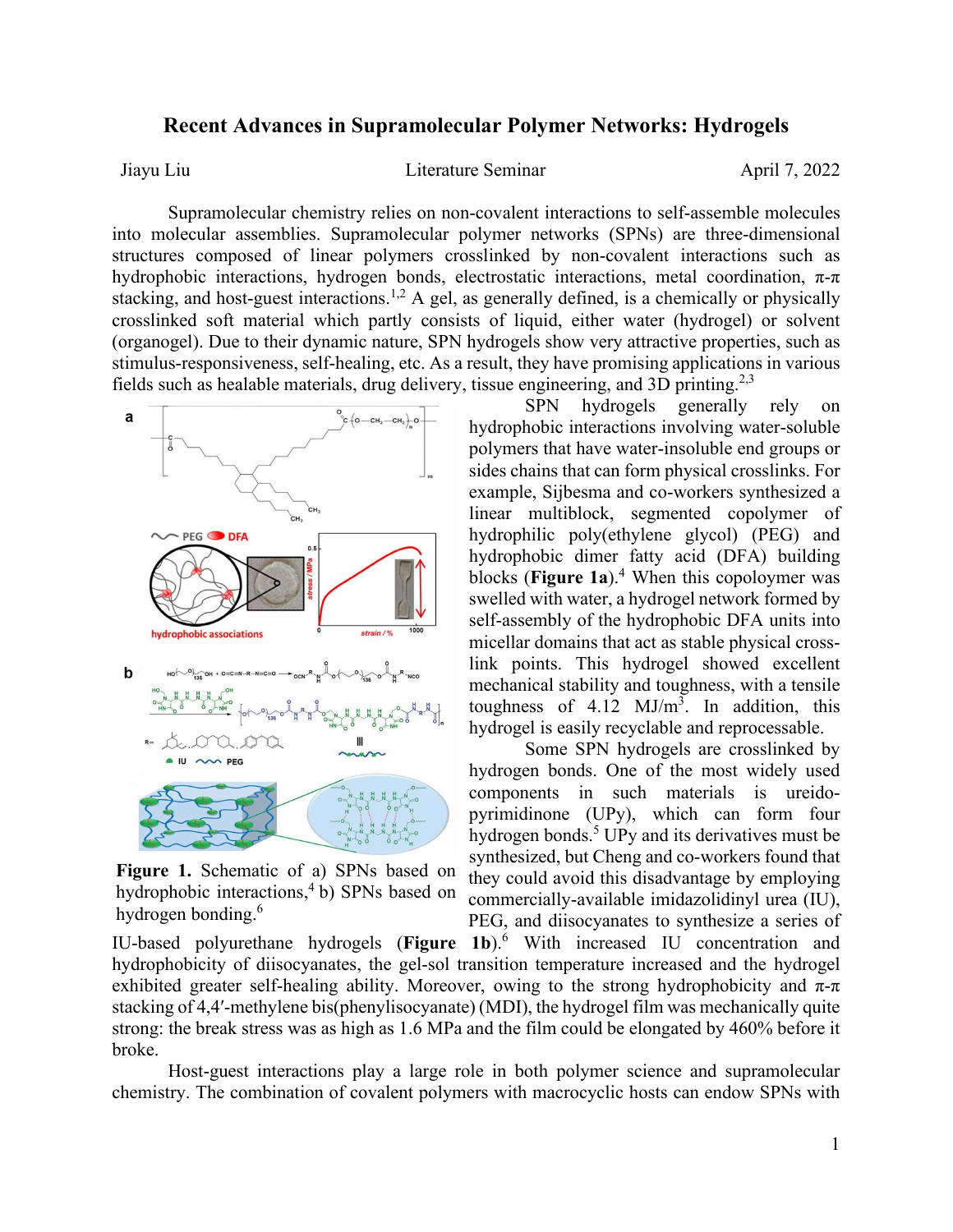desirable properties, such as great mechanical strength, good structural stability, and various kinds of functionality. Among the commonly used macrocyclic hosts are crown ethers, cyclodextrins, pillar[n]arenes, calix[n]arenes, and cucurbit[n]urils. 2



**Figure 2.** Schematic of a) synthesis of slide-ring (SR) gels, b) SR gel reinforcement strategy.<sup>7</sup>

Hydrogels are generally mechanically weak materials. Ito and co-workers proposed a new hydrogel reinforcement strategy involving slidering hydrogels, in which polyethylene glycol (PEG) chains are connected by slidable crosslinks composed of cyclodextrin (CD) rings (**Figure 2a**).7 After PEG chains are threaded through CD rings to form polyrotaxanes, the CD rings are crosslinked by divinyl sulfone to form SPN hydrogels. The ability of the CD rings to slide on the PEG chains releases stress upon stretching, so that the SR hydrogels are much tougher than other hydrogels. At high strains, the PEG chains orient in parallel, leading to rapid and reversible strain-induced crystallization, which is confirmed by wide-angle and small-angle X-ray scattering (**Figure 2b**).<sup>7</sup> The authors found that, with longer PEG chains and fewer CD rings on each chain, the slidering gels possess better stretchability owing to the longer slidable range. Also,

increasing the PEG concentration up to 38% can enhance the PEG-PEG interactions, giving rise to enhanced strain-induced crystallization and a higher modulus. The crystallization reverses with release of the strain, resulting in almost 100% rapid recovery, even after 100 cycles. The films show excellent toughness of  $22MJ/m<sup>3</sup>$ , which is one order of magnitude larger than covalently crosslinked PEG hydrogels.

Although most current systems focus on the fabrication of rubber-like SPNs, Scherman and co-workers synthesized highly compressible glass-like SPNs using the cucurbit[n]uril complex CB[8], which relies on phenyl-perfluorophenyl polar- $\pi$  interactions<sup>8</sup> as the non-covalent crosslink (**Figure 3a**).9 The authors formed CB[8]-mediated heteroternary SPNs by incorporating perfluorobenzyl vinylimidazolium bromide (5FBVI) as the first guest, and a variety of substituted vinylimidazolium bromides (RBVI) as the second guest (5FBVI-CB[8]-RBVI). The viscoelastic properties of these hydrogels are tunable by changing the dissociation rate  $(k_d)$  of the second guest. Unlike previously reported rubber-like, fast-dissociative SPNs whose  $k_d$  is generally larger than 10 s<sup>-1</sup>, the glass-like slow-dissociative SPNs possess a  $k_d$  as low as 0.01 s<sup>-1</sup> that enables high compressibility, showing a transition from the typical rubber-like state to an uncommonly observed glass-like regime (**Figure 3b**). <sup>9</sup> The resultant glass-like SPNs have compressive strengths up to 100 MPa with no fracture, even when compressed at 93% strain over 12 cycles of compression and relaxation. Furthermore, the materials can recover their original strength within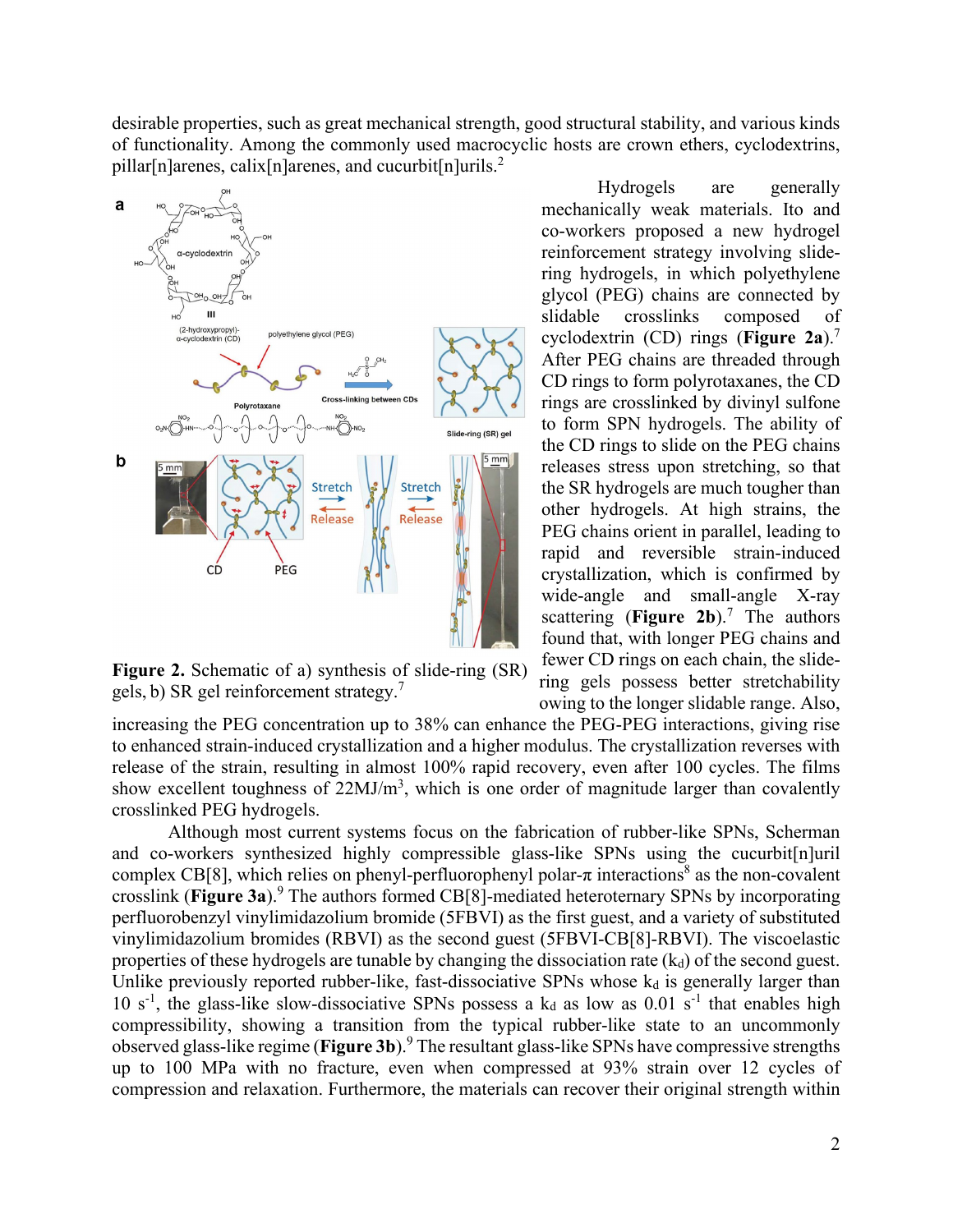2 minutes at room temperature, thus making them promising materials for applications in soft robotics, tissue engineering and wearable bioelectronics.



**Figure 3.** Schematic of a) synthesis of glass-like SPNs, b) differences of rubber-like and glass-like networks.<sup>9</sup>

SPN hydrogels are excellent components of dynamic and responsive materials. However, there will always be a subtle trade-off between the dynamics and responsive properties on the one hand and the strength of the materials on the other. One remaining challenges remaining is to create SPN hydrogels that are both dynamic and strong.

## **References**

- 1. Seiffert, S.; Sprakel, J. Physical chemistry of supramolecular polymer networks. *Chem. Soc. Rev.* **2012**, *41*, 909-930.
- 2. Voorhaar, L.; Hoogenboom, R. Supramolecular polymer networks: hydrogels and bulk materials. *Chem. Soc. Rev.* **2016**, *45*, 4013-4031.
- 3. Appel, E. A.; del Barrio, J.; Loh, X. J.; Scherman O. A. Supramolecular polymeric hydrogels. *Chem. Soc. Rev.* **2012**, *41*, 6195–6214.
- 4. Mihajlovic, M.; Staropoli, M.; Appavou, M.; Wyss, H. M.; Pyckhout-Hintzen,W.; Sijbesma, R. P. Tough Supramolecular Hydrogel Based on Strong Hydrophobic Interactions in a Multiblock Segmented Copolymer. *Macromolecules*, **2017**, *50*, 3333- 3346.
- 5. Sijbesma, R. P.; Beijer, F. H.; Brunsveld, L.; Folmer, B. J. B.; Ky Hirschberg, J. H. K.; Lange, R. F. M.; Lowe, J. L.; Meijer, E. W. Reversible Polymers Formed from Self-Complementary Monomers Using Quadruple Hydrogen Bonding. *Science*, **1997**, *278*, 1601-1604.
- 6. Yu, J.; Chen, X.; Yang, Y.; Zhao, X.; Chen, X.; Jing, T.; Zhou, Y.; Xu, J.; Zhang, Y.; Cheng Y. Construction of supramolecular hydrogels using imidazolidinyl urea as hydrogen bonding reinforced factor. *J. Mater. Chem. B*, **2020**, *8*, 3058-3063.